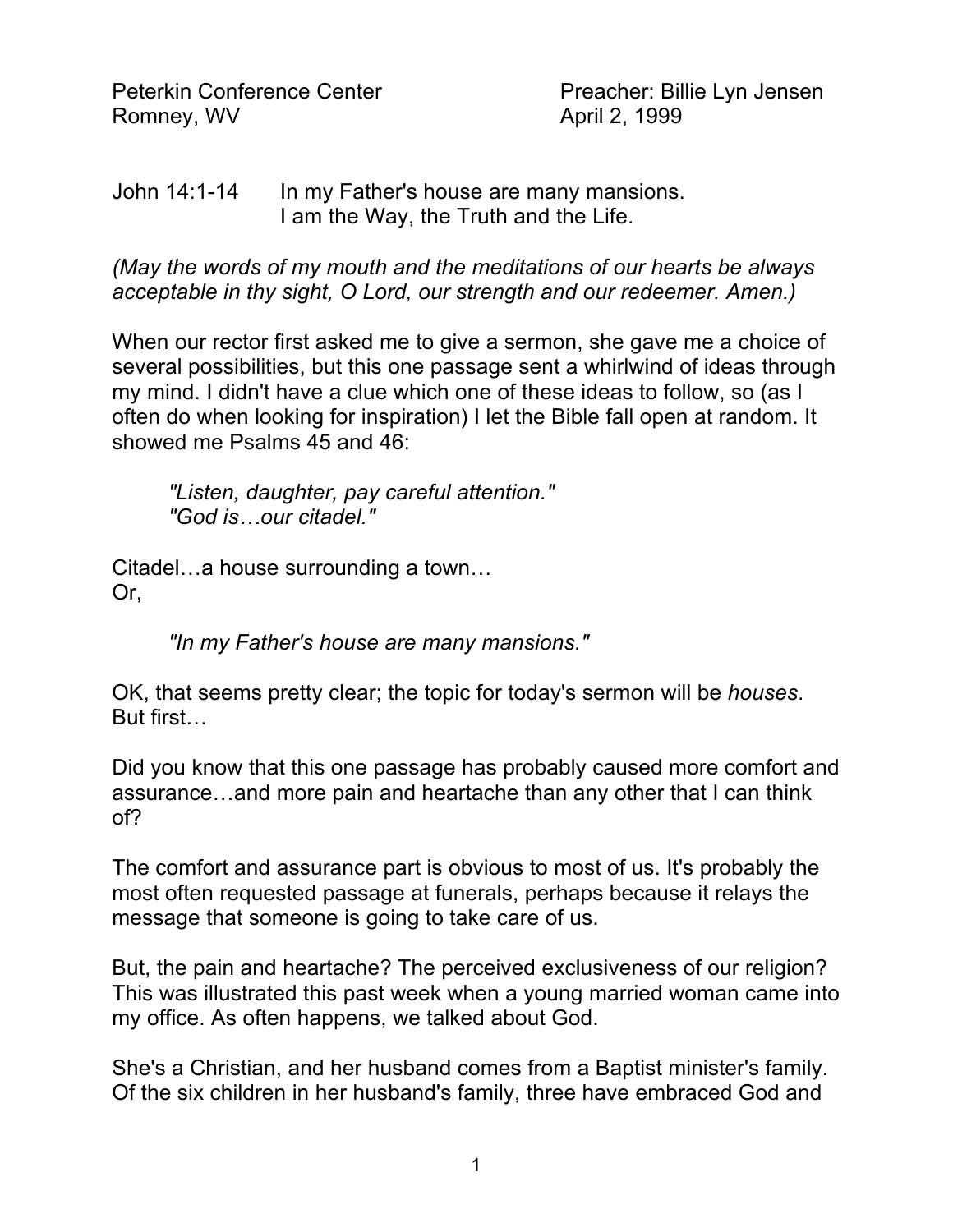three have rejected the whole idea. I'm told that this 50-50 split is fairly common in ministers' families.

The Dilemma? Since

*"No one can come to the father except through [Jesus],"*

She was afraid that her husband (one of the "rejecters") wouldn't go to heaven.

It is my belief that dilemmas often happen when you take any one passage in the Bible and look at it in only one way…particularly (and this is a personal opinion) if that one was is the literal interpretation (perhaps because the more we think we know about this world, the less we're willing to take on faith).

The first part of the reading is a good example. In another translation, it says that

*"There are many rooms in my Father's house…I am going now to prepare a place for you."*

As many of you know, my husband and I have been dealing with the renovation of a REAL HOUSE for about four months. The place is in a state of total chaos.

We've had the floors sanded and refinished, all new molding put in, and a stairway moved. We've gouged out cracks, spackled, sanded, sealed, and painted walls. We've shifted furniture around until we couldn't lift another thing…and we are both very, very tired.

So…one of the first thoughts that came to mind with regard to this passage was really quite straight forward:

If it took this much work to fix one house… and Jesus had to fix up a place for each and everyone of us…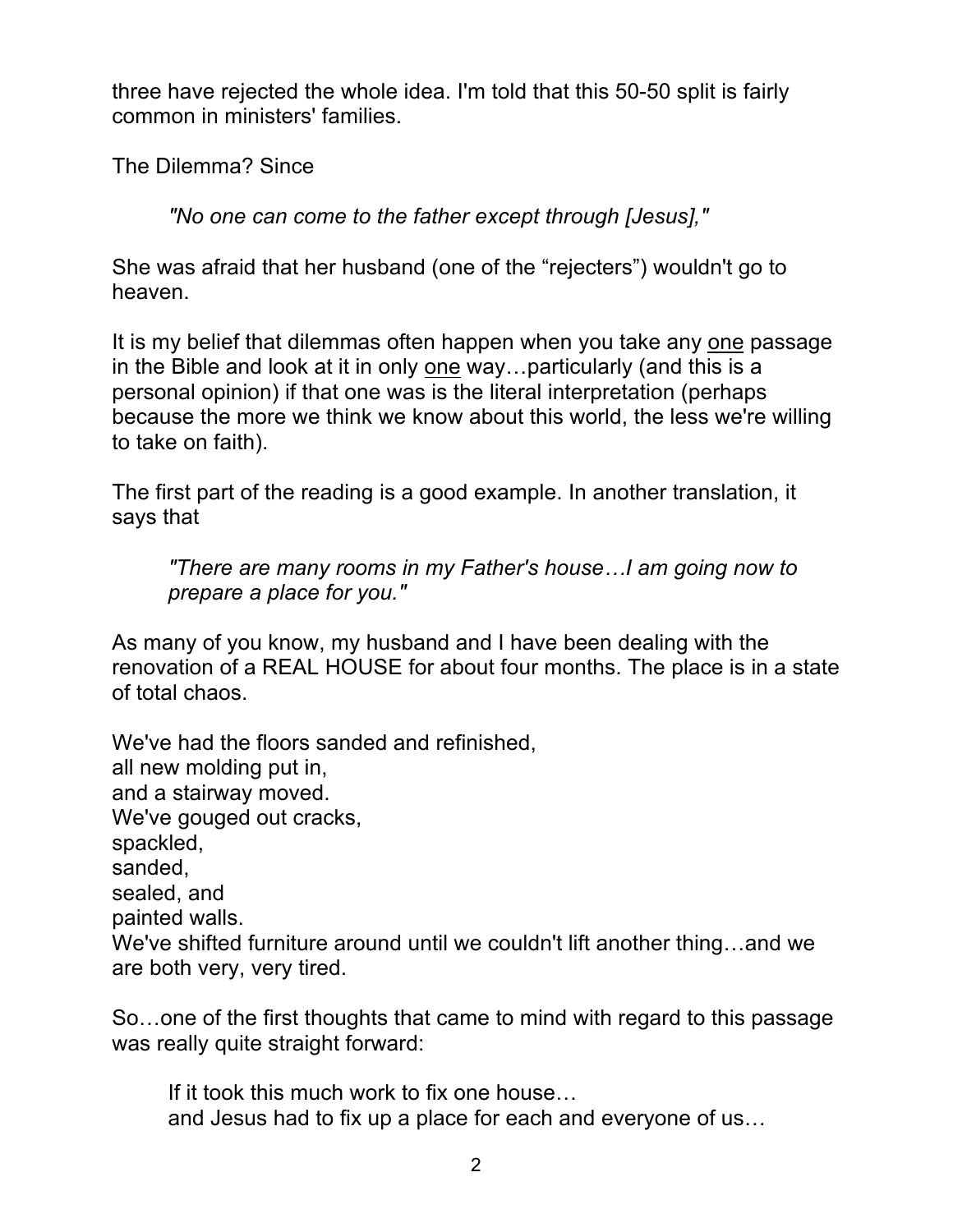then, the concept of heaven isn't all that it's cracked up to be! (I mean, I thought I was going to get some rest when I leave this world!)

A dilemma.

Obviously, I wasn't thinking about this passage in the right way. So, I began to think of it on a more spiritual level. I considered our bodies as HOUSES FOR OUR SOULS.

Now, this had possibilities.

The "souls" of our spiritual feet (so to speak), moving along a foundation (or floor, if you will) of information composed of everything we've ever seen, heard, or thought…

sometimes (these "souls"), running into walls of limitations, walls that keep us from straying too far afield and giving us a warm, comfortable sense of security…

sometimes climbing staircases that take us to

"the depth and breadth and height [our] soul[s] can reach, when feeling out of sight for the ends of Being and ideal Grace." (Elizabeth Barrett Browning, *Sonnets From the Portuguese*).

Well, you probably get the picture.

In fact, this particular way of thinking about houses is not as far-fetched as it might seem. After all,

"*it's what's inside that counts."*

And it explains something that I never could quite understand about the resurrection story: Here were a bunch of people who had traveled around with this man Jesus for three years (give or take)…and yet after only three days, they couldn't recognize him! Seemed kinda strange to me. And yet, it would make sense if they had been staring at his "house" all those years, rather than his soul.

No wonder they couldn't understand what God looked like. Jesus kept saying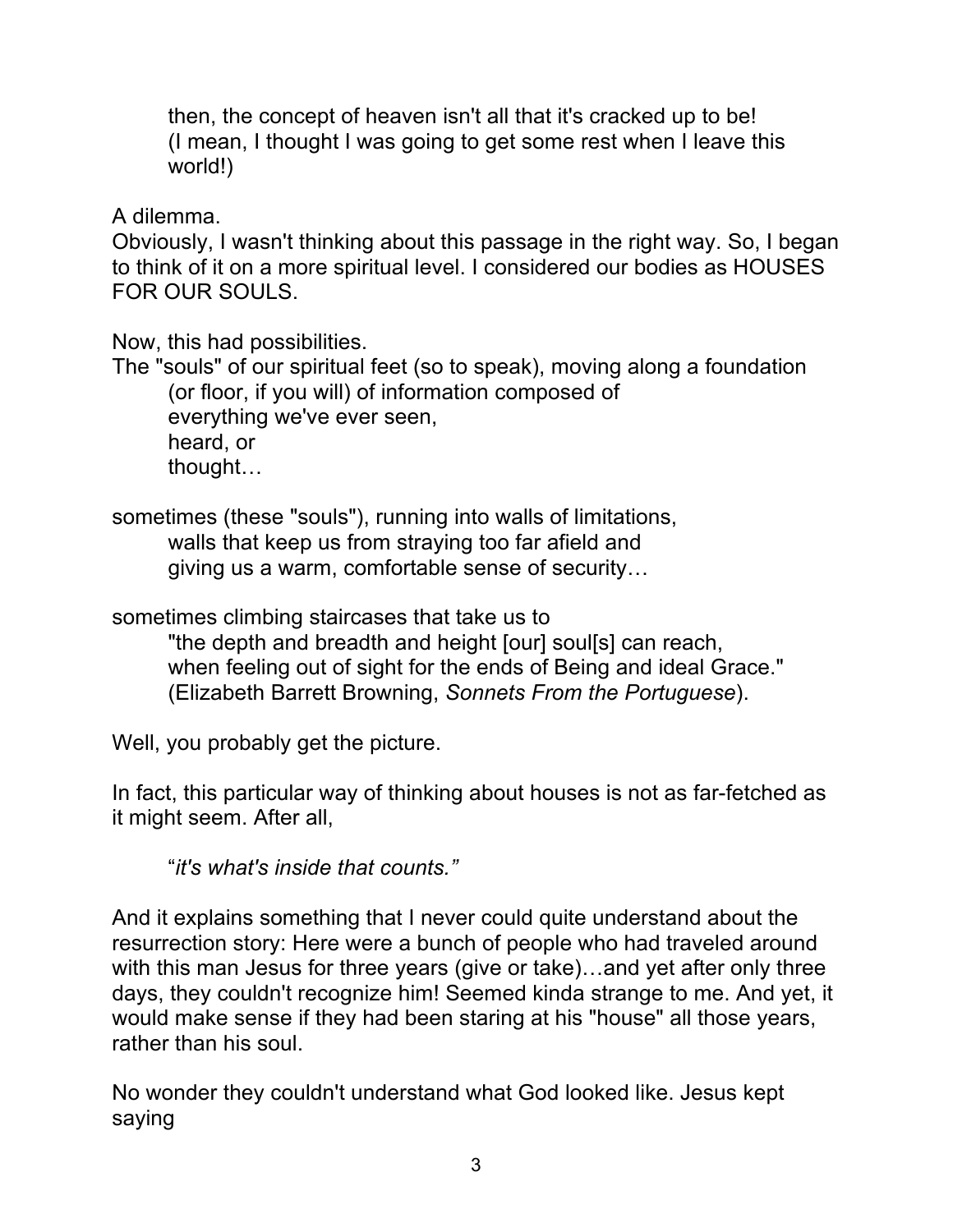*"He looks just like me!"*

and all those years, they kept staring at outward appearances…

Hmmm.

Well, we've looked at this passage in terms of a real house and a spiritual house; but my husband, who is a dyed-in-the-wool Episcopalian since birth, says that a good sermon must always examine a Biblical passage in three different ways. (It's part of the rules.)

And last Wednesday, I didn't have any ideas.

But, as I was going to work on Thursday morning, I suddenly realized that I hadn't asked GOD what He wanted to tell his children (one should always check with the Guy in charge, ya know) and, suddenly, the concept of a HOUSE AS FAMILY came into my head. It seemed a bit fluky; however, when I got to work, I looked up *house* in the dictionary…and there it was!

"A group of individuals who were all related, as in the House of Tudor"…

If we consider this kind of interpretation, we begin to glimpse the inclusive nature of God.

*"There are many families in my Father's family."*

And it's this kind of thinking that can give hope to that young woman who visited me. Basically, there's room for everyone in my Father's House. (That's why He's given us so much time…so that none shall be lost.)

God decides what is right and acceptable to Him.

*"I AM the Way, the Truth, and the Life."*

Did you know that "I am" is God's name?

*"GOD, the Way, the Truth, and the Life."*

Peter learned this lesson when he was asked to visit the centurion Cornelius in Caesarea. It was forbidden for a Jew to mix with people of